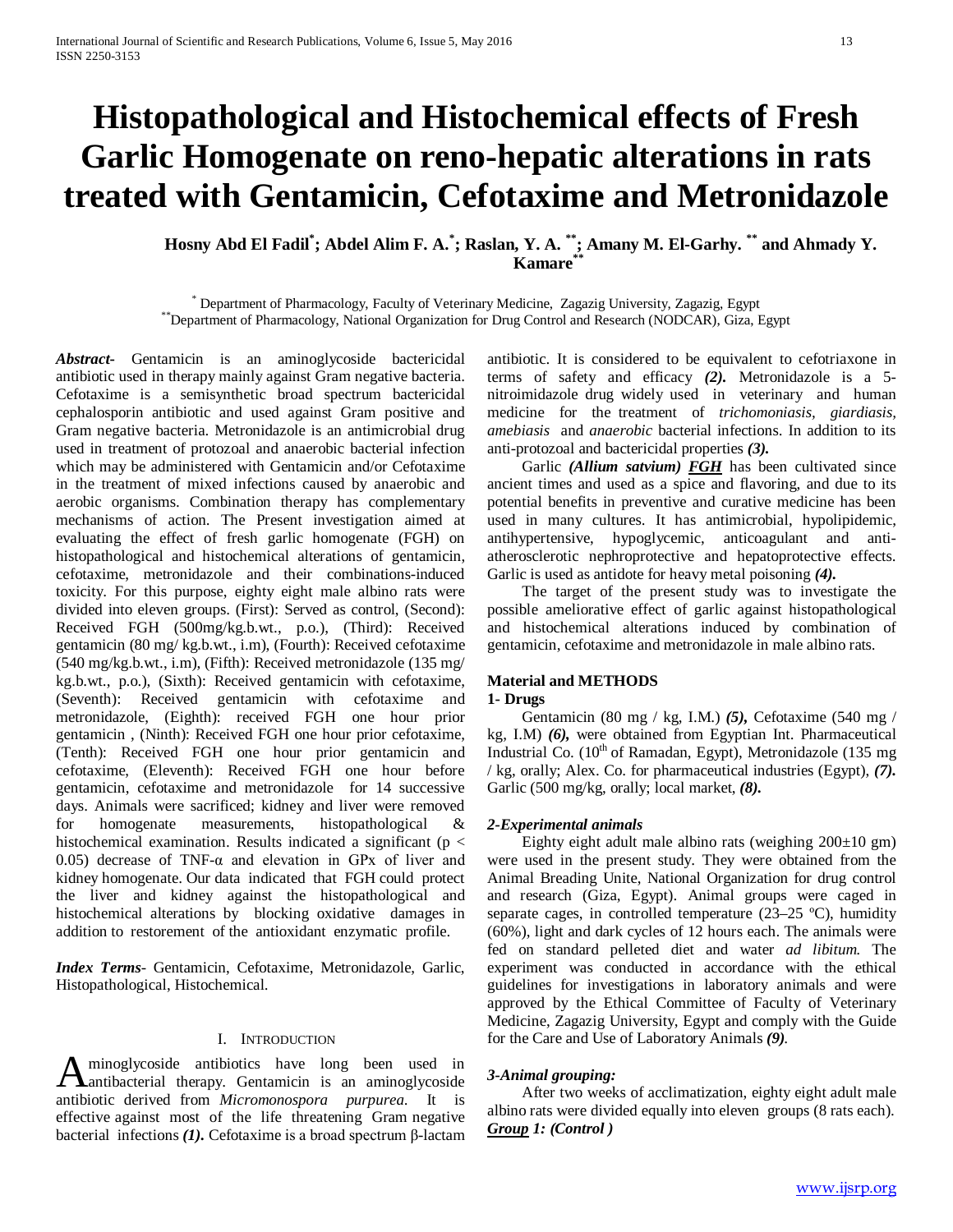*Group2:* animals received FGH for 14 successive days**.**

*Group3:* animals received gentamicin for 14 successive days**.**

*Group4:* animals received cefotaxime for 14 successive days.

*Group5:* animals received metronidazole for 14 successive days. *Group6:* animals received gentamicin simultaneously with cefotaxime administration for 14 successive days**.**

*Group7:* animals received gentamicin simultaneously with cefotaxime and metronidazole administration for 14 successive days.

*Group8:* animals received garlic one hour prior gentamicin administration for 14 successive days.

*Group9:* animals received garlic one hour prior cefotaxime administration for 14 successive days.

*Group10:* animals received garlic one hour prior gentamicin and cefotaxime administration for 14 successive days.

*Group11:* animals received garlic one hour prior gentamicin, cefotaxime and metronidazole administration for 14 successive days.

 Twenty four hours after last dose the animals were anaesthetized using Phenobarbital, kidney and liver were immediately removed and washed in ice saline, and divided into 2 pieces one kept in formalin for histopathology and histochemistry, the 2nd was homogenized in phosphate buffer *(10)***,** used for determination of Malondialdehyde, Glutathione peroxidase and Tumor necrosis factor alpha (TNF-α) *(11)*. Kidney and liver were examined histopathologically and histochemically according to *(12).*

## *3-Statistical analysis:*

Results were expressed as mean  $\pm$  standard errors of the means (S.E.M.). Comparison between more than two different groups was carried out using the one-way analysis of variance (ANOVA) followed by Tukey-Kramer's Multiple Comparison Test, where P<0.05 was considered significant *(13)***.**

#### II. RESULTS

 **I-Effect of fresh garlic homogenate on MDA, GPx and TNF-α of kidney and liver in male albino rats treated with gentamicin, cefotaxime and/or metronidazole***.* 

 Tables (1) and (2) illustrated that, oral metronidazole treated group produced a non-significant difference in kidney MDA, GPx and TNF-α for the normal control group, but gentamicin or cefotaxime groups evoked a significant decrease in GPx and increase in MDA and TNF-α versus control group, whereas oral fresh garlic homogenate administration prior gentamicin or cefotaxime or gentamicin with cefotaxime or gentamicin, cefotaxime with metronidazole groups induced a significant increase in GPx and decrease in MDA and TNF-α as compared to gentamicin, cefotaxime, gentamicin and cefotaxime or gentamicin, cefotaxime with metronidazole groups respectively.

*Table (1):* Effect of fresh garlic homogenate on MDA and GPx of kidney and liver in male albino rats treated with gentamicin, **cefotaxime and/or metronidazole***.(Mean ± SE) (n = 8).*

|                       | Kidney                          |                           | Liver                           |                                |
|-----------------------|---------------------------------|---------------------------|---------------------------------|--------------------------------|
| Groups                | MDA(numol/g)                    | GPx(U.g.t)                | MDA(numol/g)                    | GPX(U, g.t)                    |
| $(1)$ Control(Cont)   | $30.47 \pm 0.477$ <sup>e</sup>  | $36.96 \pm 1.944^{\circ}$ | $22.24 \pm 0.425$ <sup>d</sup>  | $55.94 \pm 2.438$ <sup>a</sup> |
| (3) Gentamicin (Gen.) | 86.80±4.371 <sup>ª</sup>        | $4.610\pm0.407^{\circ}$   | 78.68±5.612 <sup>a</sup>        | $7.360 \pm 0.785$ <sup>c</sup> |
| (4) Cefotaxime (Cef.) | $37.36 \pm 1.205$ <sup>d</sup>  | $24.32 \pm 2.809^{ab}$    | $31.16 \pm 0.344$ <sup>c</sup>  | $36.47 \pm 2.430^{ab}$         |
| (5)Metronidazol(Met)  | $32.75 \pm 0.748$ <sup>de</sup> | $32.42 \pm 3.240^{ab}$    | $25.96 \pm 0.926$ <sup>d</sup>  | 36.47±3.033 <sup>ab</sup>      |
| (6) Gen. + Cef.       | 74.49±0.595 <sup>b</sup>        | $21.40 \pm 1.946^b$       | $66.08 \pm 1.566^{\circ}$       | 31.61±2.430 <sup>b</sup>       |
| (7)Gen+Cef+ Met       | 75.19±0.844 <sup>b</sup>        | $21.40 \pm 2.089^{\circ}$ | $67.30 \pm 0.631^{\circ}$       | $31.61{\pm}4.655^{\circ}$      |
| (8) Gar. + Gen.       | $48.81 \pm 1.548$ <sup>c</sup>  | 26.75±4.656 <sup>ab</sup> | $37.212 \pm 2.007$ °            | $36.47 \pm 2.430^{ab}$         |
| (9)Gar. + Cef.        | $30.43 \pm 0.413$ <sup>e</sup>  | $31.61 \pm 2.430^{ab}$    | $22.23 \pm 0.542$ <sup>d</sup>  | $34.04\pm8.424^b$              |
| (10)Gar + Gen +Cef    | $36.65 \pm 1.004$ <sup>de</sup> | 35.01±2.381 <sup>ª</sup>  | 28.48±2.224 <sup>cd</sup>       | 53.50±2.809 <sup>a</sup>       |
| (11)Gar+Gen+Cef+Met.  | 36.05±1.190 <sup>de</sup>       | 35.01±2.581 <sup>ª</sup>  | $29.31 \pm 2.377$ <sup>cd</sup> | 53.50±4.865 <sup>a</sup>       |

Means with different superscripts in the column are significant ( $p < 0.05$ )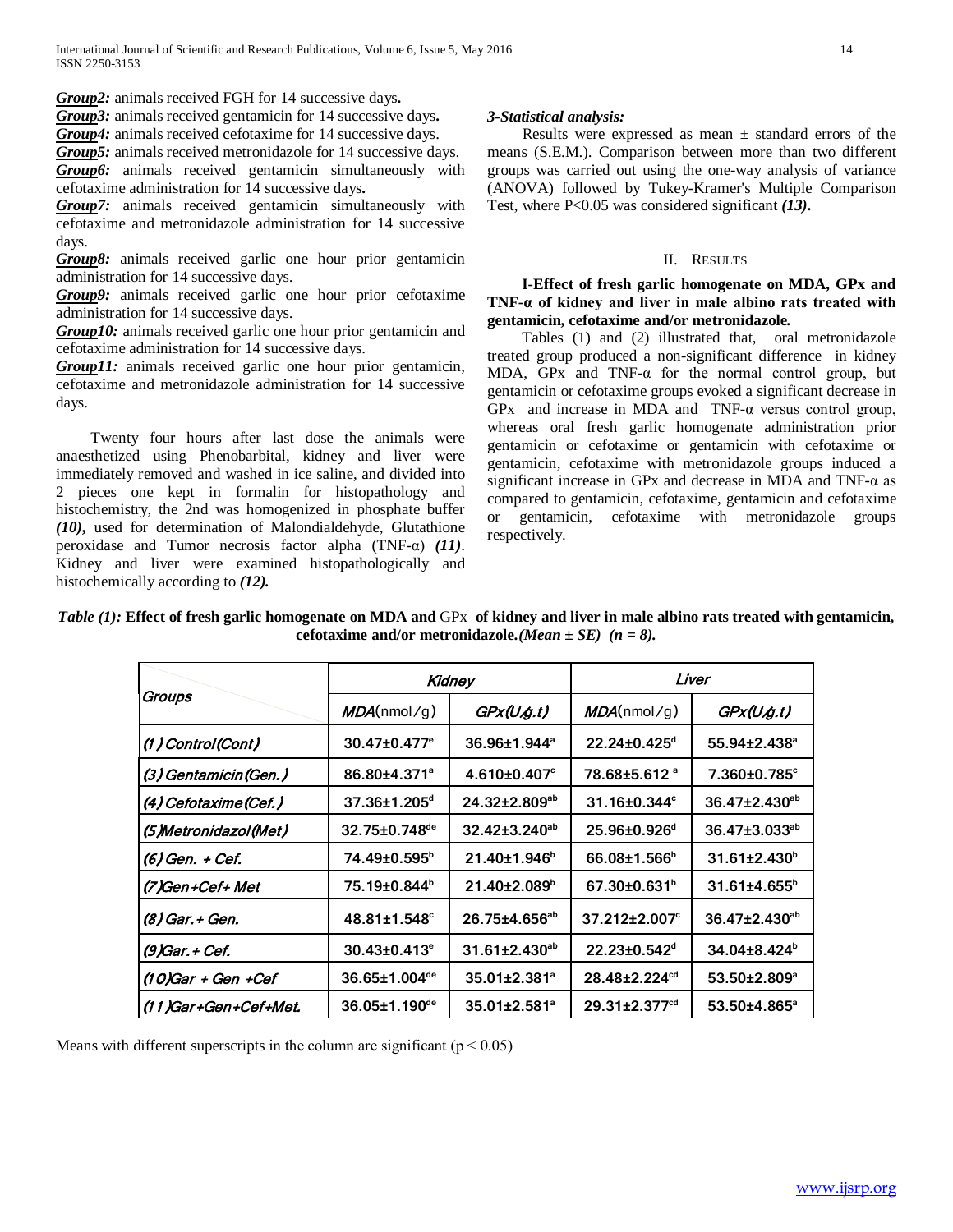*Table(2):* **Effect of fresh garlic homogenate on TNF-α of kidney and liver in male albino rats treated with gentamicin, cefotaxime and/or metronidazole** *(Mean ± SE) (n = 8).*

| Groups                | <b>Kidney</b><br>TNF-α(Pg. <i>/</i> g. <i>t.</i> ) | Liver<br>TNF-a (Pg/g.t.)     |  |
|-----------------------|----------------------------------------------------|------------------------------|--|
| (1) Control(Cont)     | $46.6 \pm 2.02$ <sup>d</sup>                       | $46.6 \pm 2.02$ <sup>d</sup> |  |
| (3) Gentamicin (Gen.) | 228.7±10.04 <sup>a</sup>                           | 228.7±10.04 <sup>a</sup>     |  |
| (4) Cefotaxime (Cef.) | $94{\pm}3.05^{\circ}$                              | $94{\pm}3.05^{\circ}$        |  |
| (5)Metronidazol(Met)  | $53{\pm}4.04^{\rm cd}$                             | $53{\pm}4.04^{\text{cd}}$    |  |
| (6) Gen. + Cef.       | $156 \pm 5.13^b$                                   | $156 \pm 5.13^b$             |  |
| (7)Gsen+Cef+ Met      | $165.3{\pm}3.75^{\circ}$                           | $165.3{\pm}3.75^b$           |  |
| (8) Gar. + Gen.       | $172 \pm 3.05^{\circ}$                             | $172 \pm 3.05^{\circ}$       |  |
| (9) Gar. + Cef.       | $52 \pm 5.77$ <sup>d</sup>                         | $52 \pm 5.77$ <sup>d</sup>   |  |
| (10)Gar + Gen +Cef    | 71.33±10.84 <sup>cd</sup>                          | 71.33±10.84 <sup>cd</sup>    |  |
| (11)Gar+Gen+Cef+Met.  | $64 \pm 12.22$ <sup>cd</sup>                       | $64 \pm 12.22^{cd}$          |  |

Means with different superscripts in the column are significant ( $p < 0.05$ )

**II-Effect of fresh garlic homogenate on histopathological picture of kidney in male albino rats treated with gentamicin, cefotaxime and/or** 



 *Figure(1)* showed that, normal histological structure of kidney section of normal control and garlic groups, severe inflammatory cells infiltration (m) with dilatation of blood vessels (v) and perivascular oedema (o) as well as severe tubular degeneration with oesinophilic casts formation (c) in renal tubules of gentamicin group, severe congestion in glomerular tuft (g) at the cortex and severe haemorrhage (h) in between the degenerated tubules (d) at the corticomedullary portion of cefotaxime group, dilatation and congestion in sclerotic blood vessels (v) with perivascular oedema in metronidazole treated rats, gentamicin and cefotaxime group, showed Focal

inflammatory cells infiltration (m) was detected in between the degenerated (d) and cystically (c) dilated ducts at the corticomedullary portion, Rats were treated with gentamicin, cefotaxime and metronidazole group, showed inflammatory cells infiltration between the degenerated tubules (arrow) at corticomedullary portion, focal infilammatory cells infiltration (m) in between mild degenerated renal tubules (d) at cortex of garlic and gentamicin rats, garlic and cefotaxime group, dilatation in the blood vessels as well as normal histological structure of the glomeruli (g) and tubules. Kidney section of rat treated with garlic, gentamicin and cefotaxime group, showed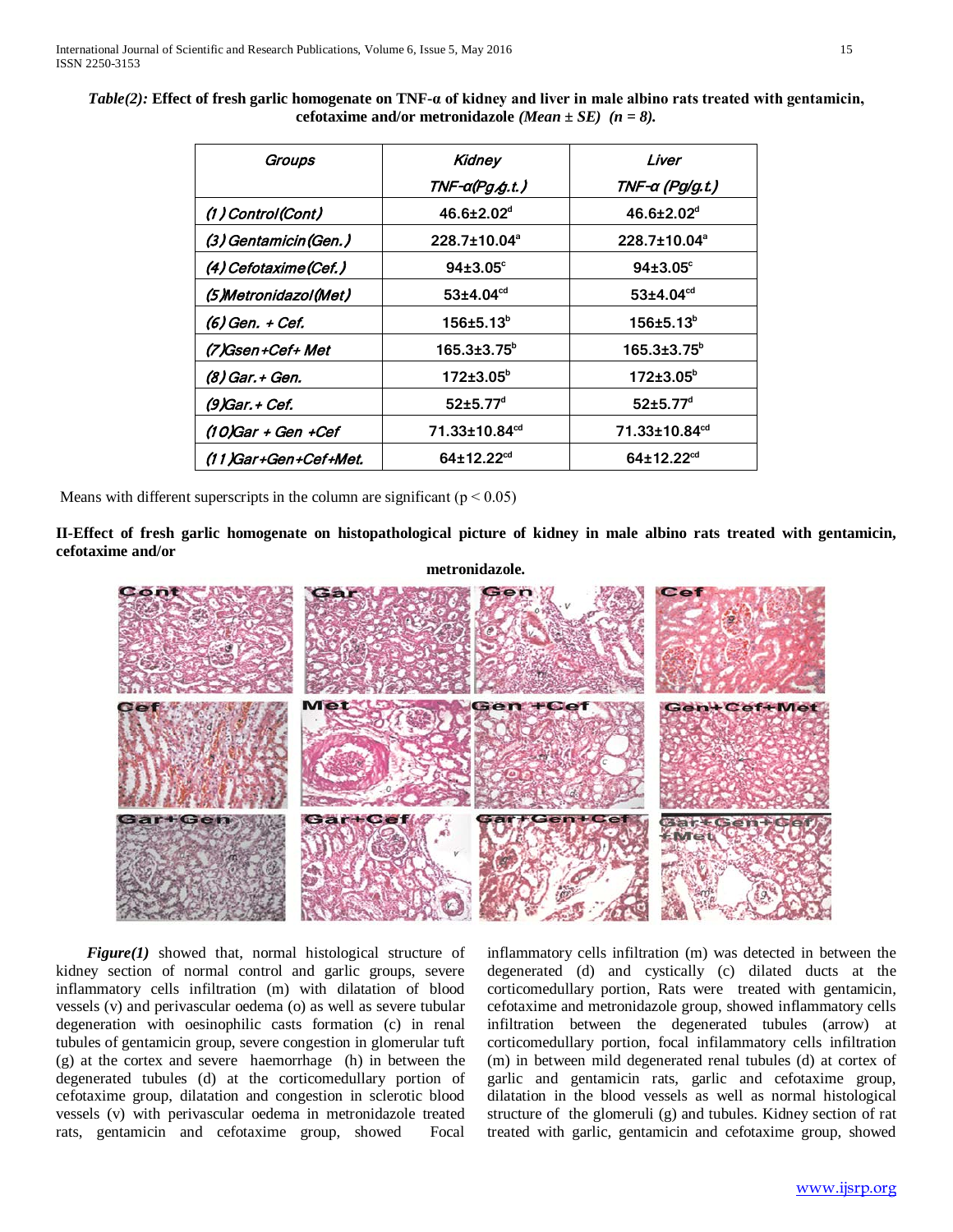perivascular few inflammatory cells infilteration (m) with normal glomeruli(g) and renal tubules(t) and rat treated with garlic, gentamicin, cefotaxime and metronidazole group, showed

normal glomeruli(g) with few infilammatory cells infiltration (m) and perivascular oedema in the cortical portion.(H&E x40).

## **III-Effect of fresh garlic homogenate on histopathological picture of liver in male albino rats treated with gentamicin, cefotaxime and/or metronidazole***.*



 *Figure (2)*Liver section of normal control, garlic groups, there were no histopathological alteration and showed normal histological structure of the central vein (cv) and surrounding hepatocytes, rat treated with gentamicin group, showed severe dilatation in central vein (cv) with degeneration in the hepatocytes (d) and severe dilatation and congestion in portal vein (pv) with inflammatory cells infiltration (m) as well as dilatation in the bile ducts (bd) severe congestion in portal vein(pv) as well as severe inflammatory cells infiltration (m) in portal area and degeneration in the hepatocytes (h). Liver section of rat treated with cefotaxime group, showed focal necrosis (n) in the hepatic parenchyma, dilatation and congestion in the central vein(cv) and dilatation and congestion in portal vein (pv) and dilatation in bile duct (bd) with inflammatory cells infiltration in portal area, metronidazole group, showed dilatation and congestion were detected in central vein (cv), dilatation and congestion were detected in portal vein (pv) with multiple number of newly formed bile ducts in portal area (bd)*,*  gentamicin and cefotaxime group, The portal area showed severe dilatation and congestion in the portal vein as well as oedema with few inflammatory cells infiltration surrounding the dilated bile ducts, , showed sever dilatation in the central vein (cv) by haemolysed blood with granular degeneration (d) in the hepatocytes gentamicin, cefotaxime and metronidazole group. Garlic and gentamicin group, showed dilatation and congestion in central vein (cv) and mild degeneration (d) in the hepatocytes and congestion in portal vein(pv) with inflammatory cells infiltration (m) in the portal area, dilatation of the central vein (cv) with normal hepatocytes garlic and cefotaxime group. Garlic, gentamicin and cefotaxime group, showed oedema(o) with few inflammatory cells infiltration (m) in the portal area, garlic, gentamicin, cefotaxime and metronidazole group, showed few inflammatory cells infiltration (m) in the portal area with normal hepatocytes.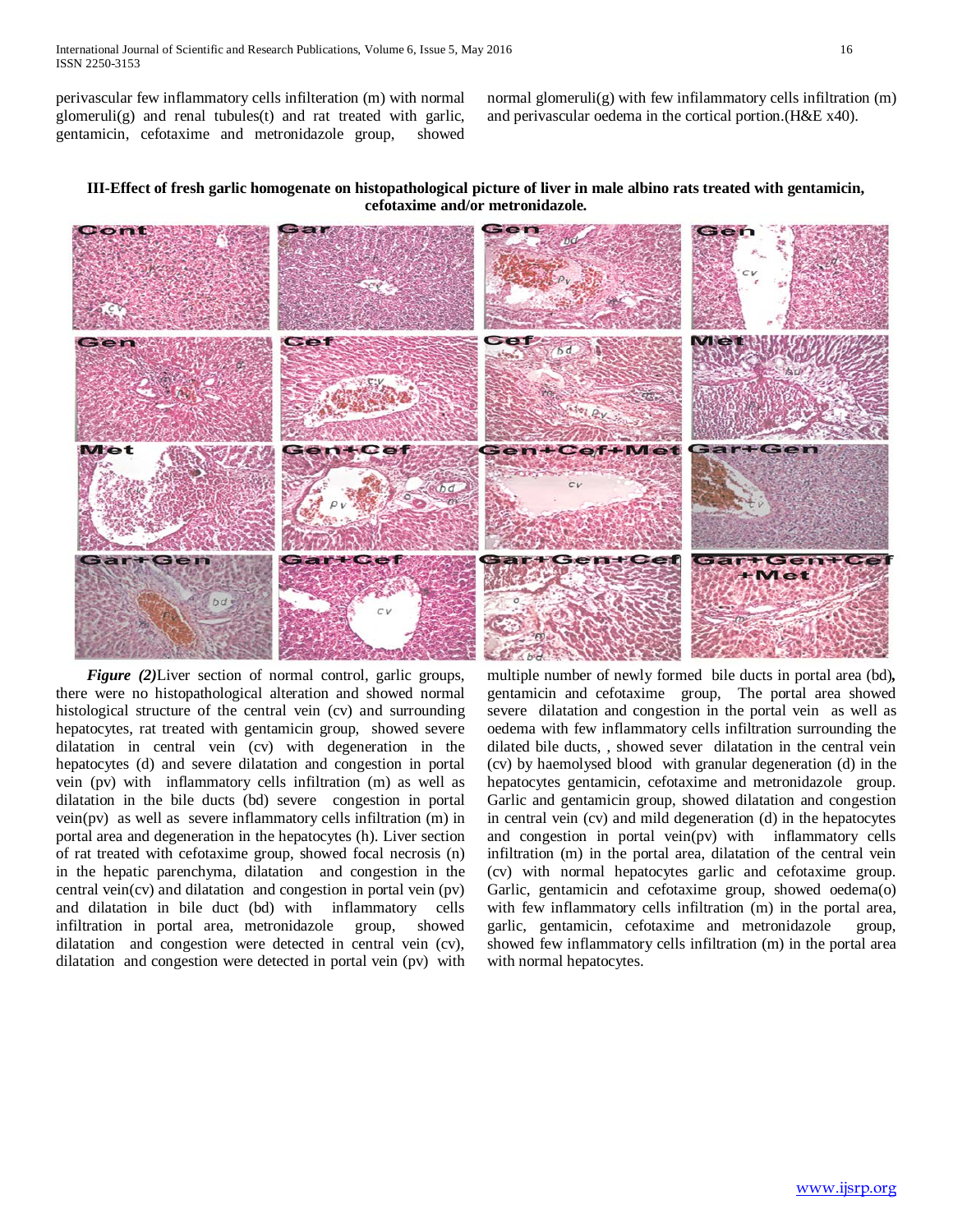# *IV-* **Effect of fresh garlic on the severity of Immunohistopathological reaction using caspase-3 in kidney of different experimental groups.**

The immunohistopathological Figures displayed that, kidney of rats intramuscular administrated gentamicin or cefotaxime or gentamicin, cefotaxime and metronidazole groups showed severely positive immunoreaction using caspase-3 antibody*,* whereas garlic administration attenuates these changes.



*V-* **Effect of fresh garlic homogenate on the severity of histochemical reaction using caspase-3 in liver of different experimental groups.**

The histochemical Figures displayed that, kidney of rats intramuscular administrated gentamicin or cefotaxime or gentamicin, cefotaxime and metronidazole groups showed severely positive immunoreaction using caspase-3 antibody*,* whereas garlic administration attenuates these changes.

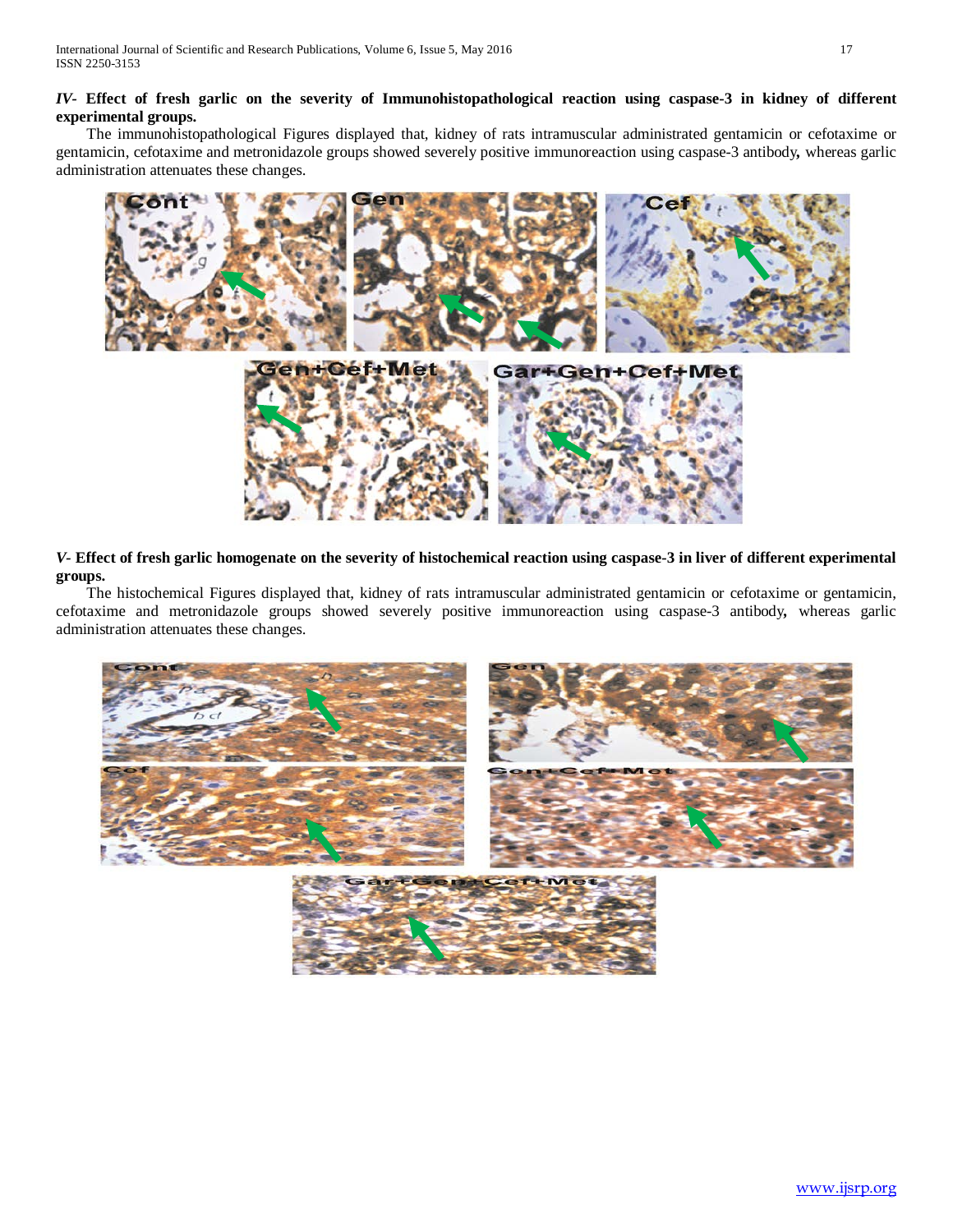#### III. DISCUSSION

Garlic is one of the widely used natural supplements to maintain and improve health of humans *(14)*. It is active against microorganisms that are resistant to antibiotics and the combination of garlic extracts with antibiotics leads to partial and total synergism *(15).* Garlic is used as a spice antimicrobial, hypolipidemic, antihypertensive, hypoglycemic, antiatherosclerotic, hepatoprotective, Nephroprotective and antidote for heavy metal poisoning and anticoagulant *(4) .*

 *Abd El-Aziz and Kandeel (16)* reported that, Toxicity of aminoglycosides (gentamicin) was associated with tissue damage and generation of reactive oxygen species.

*Ramakrishnan et al.*(17) reported that, Organism has a lot of antioxidative defense mechanisms for controlling reactive oxygen species preventing cellular damage, including the nonenzymatic (mainly reduced glutathione) and enzymatic defenses (including superoxide dismutase, glutathione reductase, glutathione S-transferase, catalase and glutathione peroxidase)*.* GPx ubiquitously exists both in cytosol and mitochondria of the hepatocytes *Bansal et al. (18).* Glutathione peroxidase can effectively scavenge free radicals and other oxygen species through nonenzymatic and enzymatic process by conjugation with reduced glutathione *Saydam et al.(19).*

 *Priuska and Schacht (20)* stated that, oxidative stress is mainly regulated by the cellular enzymatic (Cat., SOD, GPx) and nonenzymatic glutathione factor*.*

These results confirmed by *Nasr and Saleh (21)* who found that, garlic has an ameliorative effect against cisplatin-induced oxidative stress and renal damage through its antioxidant, antiinflammatory and antiapoptotic properties*.*

The present study has clearly demonstrated the ability of gentamicin (80 mg / kg /day i.m for 14 days) to induce stress in rat kidney and liver, as evidenced by the significant elevation in TNF- $\alpha$  and a significant decline of GPx. These results supported by our previous study *Hosny et al. (22)* who reported that gentamicin induced a significant increase in AST, ALT, ALP, urea and creatinine and significant decrease in GSH, CAT and SOD of kidney and liver homogenates

Gentamicin administration to rats has been found to enhance the production of  $H_2O_2$  in mitochondria, as a result of the increase in the production of superoxide anions *(23).* Superoxide anion and  $H_2O_2$  may interact to form a reactive and unstable radical, namely a hydroxyl radical. This radical is formed by the reaction between  $H_2O_2$  and Fe<sup>2+</sup> (24). The accumulation of  $H_2O_2$ and hydroxyl radicals lead to gentamicin nephrotoxicity by inducing mesangial cells contraction, altering the filtration surface area, these modifications leading to the decrease of the glomerular filtration rate. In this way, gentamicin treatment has induced a strong accumulation of oxidants (MDA and NO) in the kidney while SOD activities and GSH contents were significantly decreased *(25).*

The decrease of GPx activity in kidney as shown in our result could be associated with the severe tubular degeneration, the primary site of drug accumulation, because this enzyme is synthesized almost exclusively in tubular cells *(26).* Garlic confers a protective effect to kidney cells against oxidative damage by increasing the levels of endogenous antioxidant enzymes such as superoxide dismutase and catalase *(27).*

It has been reported that the antioxidant effects of garlic are associated with its ability to remove reactive oxygen species, to enhance endogenous anti-oxidation systems, and to inhibit the formation of lipid peroxides and the oxidation of low density lipoproteins (LDLs) *(28).*

Our results agreed with *(29)* who recorded that in caspase-3 stained tissues, the strongest apoptotic expression was in the gentamicin group compared with N-acetylcysteine - receiving group.

*Masjedi et al.*(30) stated that, Garlic suppress caspase-3 protein synthesis with stimulation of reduced glutathione and improves histopathological picture of pancreas of diabetic patient.

Gentamicin increased caspase-3, but metformin inhibited the expression of caspase-3 *(38*). A significant increase in caspase-3 activity was observed in cells treated with gentamicin *(31).*

Regarding to our results of histopathological and immunohistochemical pictures. These results displayed the best effect of garlic administration one hour before gentamicin, cefotaxime and / or metronidazole due to its antioxidant, anti-inflammatory and anti-apoptotic effects.

#### **REFERENCES**

- [1] Kaloyanides, G.J.(1991):Metabolic interactions between drugs and renal tubulo8interstitial cells: role in nephrotoxicity. Kidney Int.; 39:531-540.
- [2] Williams, J.D. (1997): Beta- Lactamase inhibition and in-vitro activity of sulbactam. Clinical infectious diseases, 24: 494-497.
- [3] Frey, H.H. and Löscher, W. (1996): Lehrbuch der Pharmakologie und Toxikologie für die Veterinar-medizin. Enke, Stuttgart.; 502-503.
- [4] Agarwal, K.C.(1996): The therapeutic actions of garlic constituents. Medicinal Res. Rev.; 16:111- 124.
- [5] Hamdy, M.M.; El-Sers, D.A. and Abdelhamid, M.M.(2013):Protective effect of curcumin and Gingko BilObal. Extract against gentamicininduced nephrotoxicity in Rats. Assuit. Med. J.; 37(1):1-12.
- [6] Paget, G.E. and Barnes, J.M. (1964): Toxicity tests. In: Evalution of drug activities and pharmacometrics. Eds.: Lautrance, D.R. and Bacharach, A.L. Academic Press, London and New York, 135-166.
- [7] Oda, S.S.(2012): Histopathological and Biochemical Alterations of Metronidazole-Induced Toxicity in Male Rats. Global Vetrinaria, 9(3): 303- 310.
- [8] Asdaq, S. M.B and Inamdar, M.N.( 2009): Interaction of Propranolol with Garlic on Biochemical and Histological Changes in Rat. Iranian J.of Pharmac. Res.; 8 (3): 201-207.
- [9] ILAR (Institute of Laboratory Animal Resources) (1996): Guide for the Care and Use of Laboratory Animal Resources, 8th edition. Ei-Washington, D.C.: National Academy Press.
- [10] Noeman, S.A.; Hamooda, H.E. and Baalash, A.A.(2011): Biochemical study of Oxidative Stress Markers in the Liver, Kidney and Heart Fat Diet Induced Obesity in Rats. Diabetology and Metabolic syndrom, J. Tanta University,Egypt. 3(17):1-8.
- [11] Thompson, C.M.; Dixon, L.R.; Wasserfall, C.; Monroe, M.; McGuigan, J.M.; Schatz, D.; Crawford, J.M. and Atkinson, M.A. (2009): Pancreatic adenocarcinoma patients with localised chronic severe pancreatitis show an increased number of single beta cells, without alterations in fractional insulin area. Diabetologia, 52: 262-270.
- [12] Snedecore, G.W.(1969): Statistical Methods. 4th Ed., Iowa State College Press, Ames, Iowa.
- [13] Jegede, O.B.; Onibi, G.E.; Agbede, J.O.; Alade, Y.F. and Ojo, M.O.(2012):Effects of soya bean oil and garlic-in-water supplementation on performance and cholesterol content of broiler chickens. Proceedings of the 37th NSAP Conference, Federal University of Agriculture, Makurdi, Eds.: Bitto II, Kaankuka FG, Attah S.; 18-21:278-280.